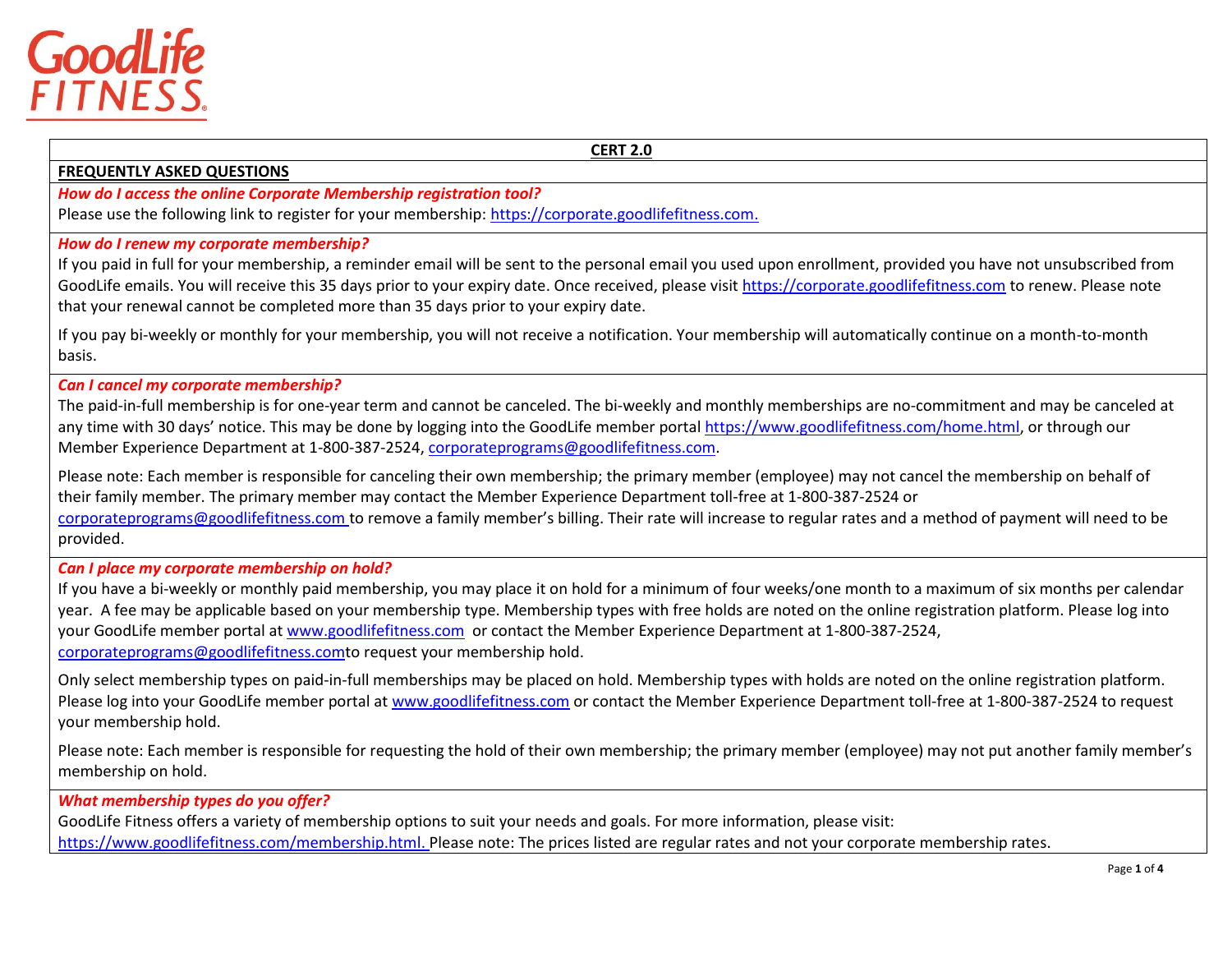# GoodLife<br>FITNESS.

*Can I upgrade/downgrade my membership?*

If you are paying bi-weekly or monthly you may change your membership type by visiting [https://corporate.goodlifefitness.com.](https://corporate.goodlifefitness.com/) If you paid in full for your membership, you may change your membership type upon the expiry date of your pre-paid term.

*Can I add a family member with this offer?*

You may add one family member under your corporate membership plan. As the primary member, you must register yourself into the GoodLife Fitness corporate program before you can register your family member. When adding family, you must select the same payment frequency and payment method as your own. All bi-weekly or monthly payments for your family member, including added amenities such as locker service, Hot Yoga etc., will be withdrawn from your bank account. The paid-in-full option must be paid by credit card.

# *Can my family member choose a different membership option than me?*

Yes, however, it must be on the same payment frequency and paid by the same payment method.

## *I am an existing GoodLife member. Am I eligible for this offer?*

Yes, you will need to register for the new corporate membership offer online. In the appropriate section, please enter your existing membership details: your current membership number or barcode number. This is required so we may cancel your existing membership and set up your new corporate membership. You will be able to continue to use your existing barcode.

*Do I need to cancel my existing GoodLife membership to enroll under my corporate membership program?*

No, this is not required. By entering your existing membership information, the cancelation and new membership will be processed for you.

*What are my payment options for my corporate membership?*

## *I am a new GoodLife member…*

You can choose pre-authorized bi-weekly or monthly payments for a no-commitment membership that will be deducted from your personal bank account, or you may select to pay in full for a 12-month term membership by credit card.

## *I am an existing GoodLife member…*

You may continue to pay through pre-authorized deductions from your personal bank account for a no-commitment membership, or you may choose to pay in full for a 12-month term membership by credit card.

Please note, the enrollment fee is waived on all corporate memberships. Once the membership type is selected, the cost is the same whether paying in full, biweekly or monthly.

*Is there a minimum age to join GoodLife Fitness?*

Yes, the minimum age to join is 12 years. If your family member is below the age of majority for your province, we require a parent or legal guardian to sign on behalf of the minor.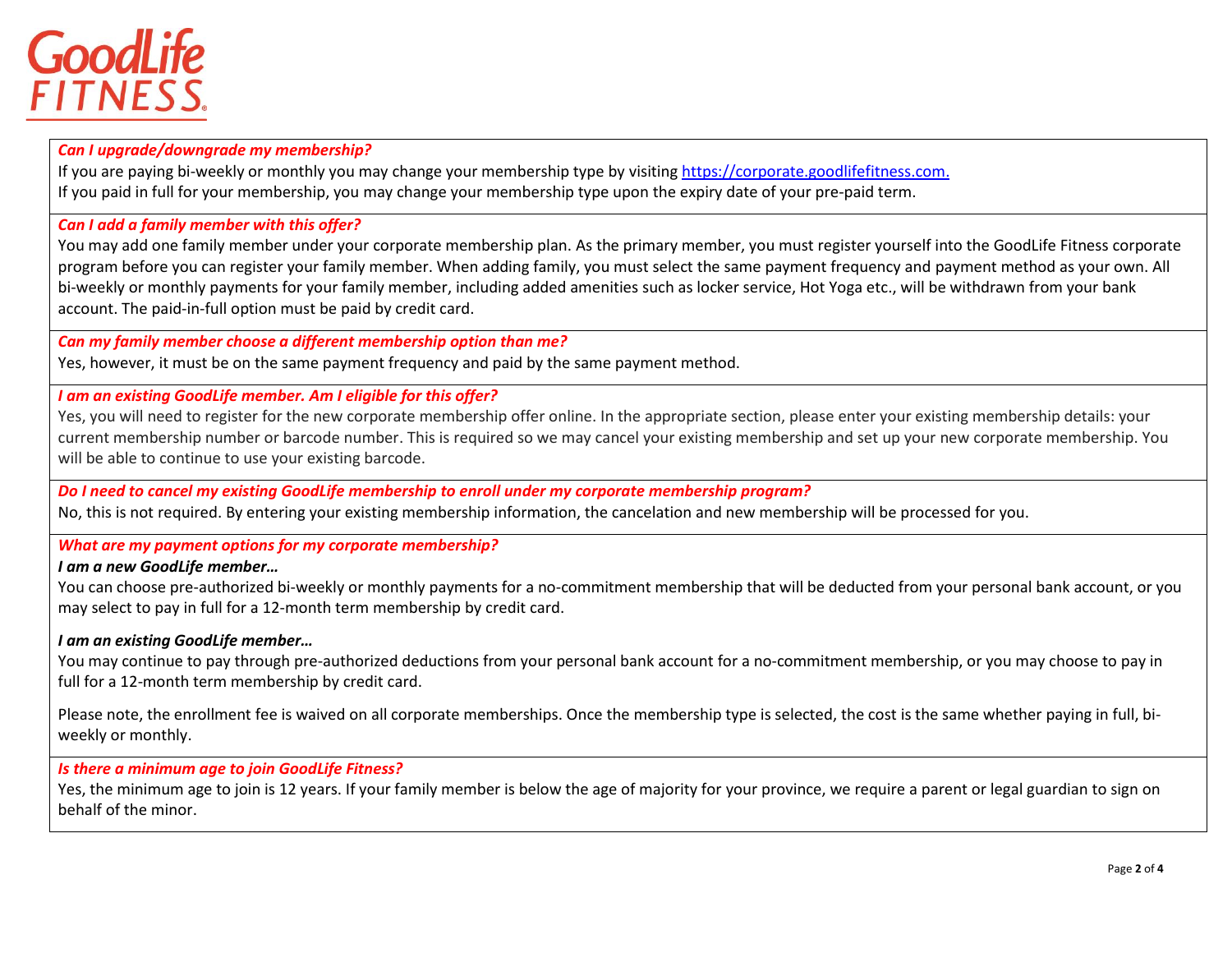

### *If I sign up online today, when will I have access to the club? I am a new GoodLife member…*

Your barcode will be available at any GoodLife Fitness club immediately after registration. Please contact your home club location to book an appointment. You will be required to show photo ID when you pick up your barcode.

#### *I am an existing GoodLife member (club or corporate)*

You may continue to use the club without interruption. Your current barcode may still be used and no signature will be required at the front desk.

#### *Is Personal Training available?*

GoodLife Fitness offers Personal Training at an additional cost. Upon enrolling in your corporate membership, you will have an option to purchase a Personal Training Starter package. If you have any questions regarding Personal Training, please speak with an associate at the club for further details.

Please note: Personal Training services are not available at all club locations.

# *What happens if I am no longer eligible for this corporate program?*

If you paid in full for your membership, your membership will remain active for the remainder of your pre-paid term and you may continue to use the club. Following this time, please visit your home club for further details.

If you pay bi-weekly or monthly, your membership fees will automatically change to the non-discounted rate applicable on your original date of purchase for the membership type you selected.

## *What happens to my membership after one year?*

Your corporate membership will continue on pre-authorized payments until you choose to cancel. No renewal action is required. If you have paid in full, you will need to renew through the online link prior to expiry to avoid service interruption.

# *Am I able to change my payment frequency?*

If you pay by pre-authorized bi-weekly or monthly payments, you are able to change your membership to a paid-in-full option at any time. Through the online registration tool, select your paid-in-full membership option. Your pre-authorized payments will be stopped and your new term date will begin once the period for your pre-authorized payment has concluded.

If you selected a paid in full option, you may sign up for pre-authorized bi-weekly or monthly payments once your term expires. Please note that current membership rates will apply.